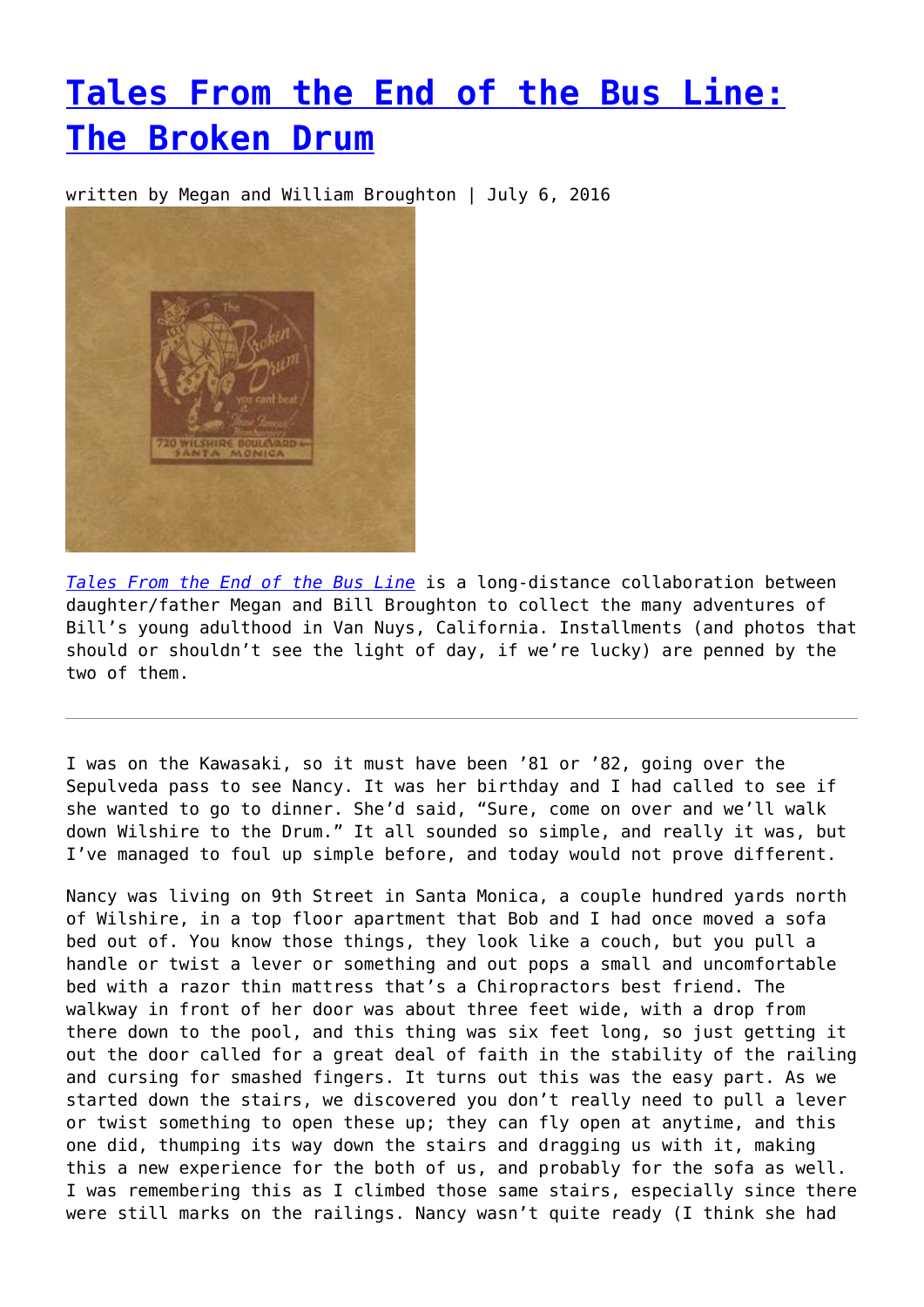just got home from work), so Earl, her boyfriend at the time, and I talked for a while.

He said I would like the Drum – it was a nice place and had been on Wilshire between Lincoln and 7th for almost forty years, that they were open until four in the morning and had the best hamburgers in town. Earl had lived in Santa Monica I think about ten years by this point, and still does, in a rent controlled apartment down on 4th somewhere with rent so low it would make your eyes bulge out. As we walked out to Wilshire and headed west, it was still light enough to see down to the restaurant's big sign of a Clown carrying a drum with one side caved in. To the right of him were the words "The Broken Drum" and underneath "You can't beat it."

We went in and got a booth, and a waitress handed out menus and a wine list. Why Nancy and Earl had me choose the wine I have no idea. I didn't know the first thing about wine, New Hampshire not really being known for any such libation except perhaps Mogen David, which is made from Concord grapes. To this day, if you hand me a glass of wine and ask my opinion, all I can do is tell you what it reminds me of (although I've been told I'm usually not too far off in my evaluations). Anyway, I asked what they were going to eat, knowing enough that whites go with fish and reds with meat. I only knew this because I'd seen Sean Connery as James Bond throw Robert Shaw as the Russian bad guy around a train compartment in a movie, for ordering red wine with fish. My learning comes from the weirdest places. We all agreed on pasta dishes with meat sauces, so I started in the Burgundy section and went downwards on the list. At some point I went into the Italian wines without realizing it, asking for one that caught my eye and pronouncing it to the poor waitress as "she-an-tee." She asked me to point, then smothered a smile and nodded, saying, "That's actually a really nice choice for what you're having for dinner." Then she left, still smiling. Earl, with a puzzled look, asked to see the wine list, read it and then said, with his own smile, "Bill that's "chianti," its Italian." Whoops. The wine came, was uncorked and tasted, and did go well with dinner, even if a moron picked it. Nancy got a lot of mileage out of that one, ribbing me about it for years, calling it the birthday gift that kept on giving. All Earl ever said about it was that it was a very good choice of wine, regardless.

The embarrassments had not finished yet though. When it came time to pay the bill, I found out I had lost my checkbook, and had no cash with me. Earl very graciously picked up the tab, and although we kept our eyes peeled all the way back to Nancy's, we didn't see it. We looked in Nancy's apartment as well, but still found nothing. Because I didn't carry a wallet, just the billfold, everything was in there. It was to show up in a most unusual fashion. Two days later, on Monday when I went downstairs to go to the bank and tell them I'd lost my checkbook, I found it tucked under the bungee cord on my Kawasaki's rear seat. To this day I have no idea how it got there, one of my neighbors in the apartment building must have found it on the walkway and put it there for me. Why they didn't knock on my door I have no idea, but my driver's license and all the cash I had tucked into it was still there. Call it fate, karma, just plain ol' dumb luck, or what you will. I rode back over to Santa Monica and wrote out a check to Earl. And now, thirty-five